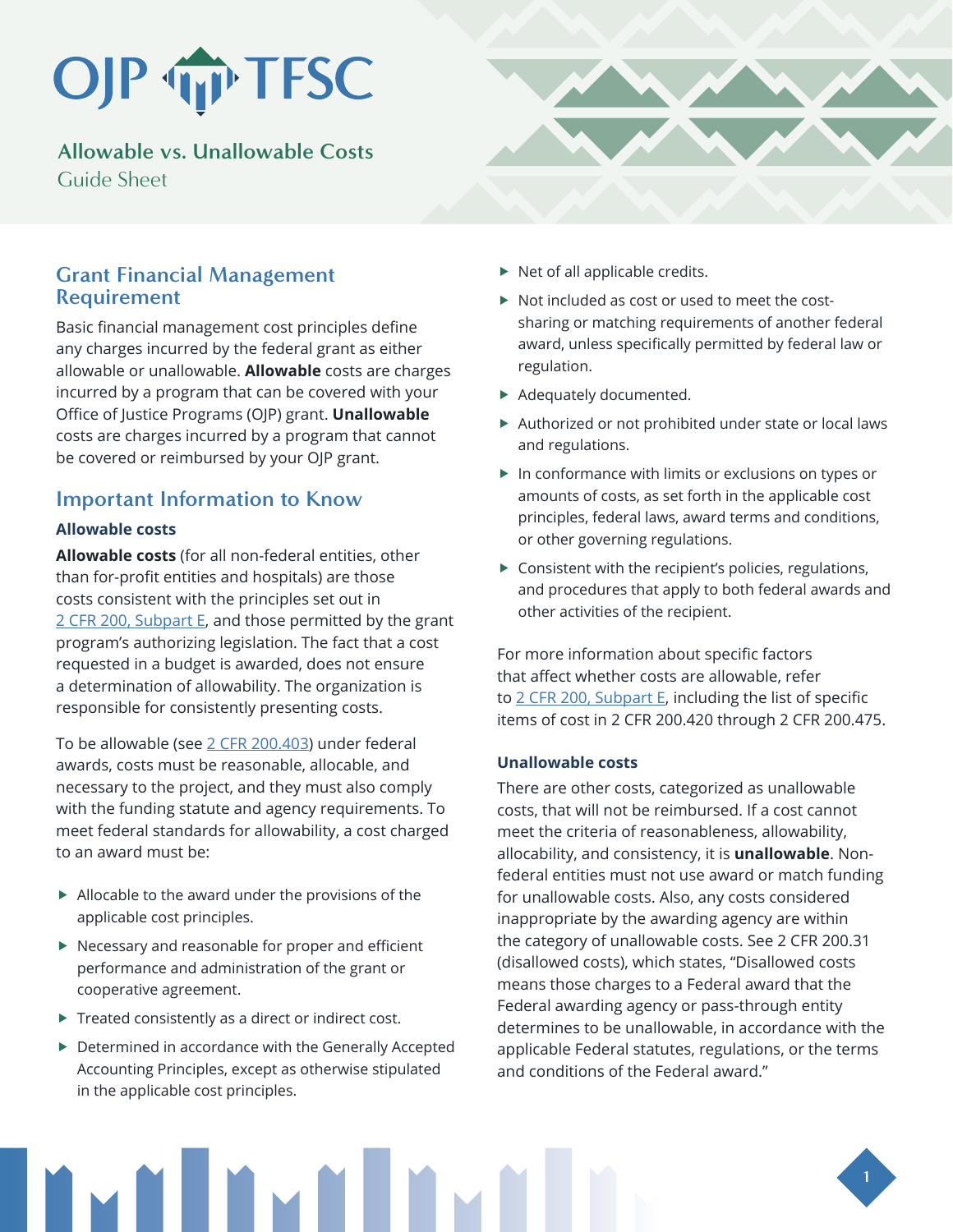### Standard unallowable costs are identified in [2 CFR 200, Subpart E—Cost Principles](https://www.ecfr.gov/cgi-bin/retrieveECFR?gp=&SID=870db2718d81511f58f280c0fdc0957d&n=pt2.1.200&r=PART&ty=HTML#sp2.1.200.e). (For-profit entities and hospitals follow different cost principles, see **FAR** [31.2](https://www.law.cornell.edu/cfr/text/48/part-31/subpart-31.2) and [2 CFR 200—Appendix IX,](https://www.ecfr.gov/cgi-bin/retrieveECFR?gp=&SID=83c04cb06810c6aeae76fa6cc769bbdb&mc=true&n=pt2.1.200&r=PART&ty=HTML#ap2.1.200_1521.ix) respectively). Specific items of unallowable costs that may be of particular relevance for programs funded by the Department of Justice (DOJ) are highlighted in the tables below.

## **How This Applies to Your Grant**

It is important that each OJP grantee applies the allowable cost test when deciding on spending grant funds. Per [2 CFR 200.410,](https://www.ecfr.gov/cgi-bin/text-idx?node=2:1.1.2.2.1.5&rgn=div6) "Payments made for costs determined to be unallowable by either the Federal awarding agency, cognizant agency for indirect costs, or pass-through entity, either as direct or indirect costs, must be refunded (including interest) to the Federal Government in accordance with instructions from the Federal agency that determined the costs are unallowable unless Federal statute or regulation directs otherwise."

The following tables show broad categories of allowable and unallowable costs and then specific examples of allowable and unallowable costs.

#### **Table One. Categories of Allowable and Unallowable Costs**

| Allowable                                    | Unallowable                                  |  |
|----------------------------------------------|----------------------------------------------|--|
| $\blacktriangleright$ Audit services         | $\blacktriangleright$ Advertising            |  |
| ▶ Budgeting costs                            | Alcoholic beverages                          |  |
| $\blacktriangleright$ Communications         | $\blacktriangleright$ Bad debt               |  |
| $\triangleright$ Conference grant costs      | $\triangleright$ Certain travel costs (e.g., |  |
| $\triangleright$ Consulting services         | flying first class)                          |  |
| $\blacktriangleright$ Equipment and other    | $\blacktriangleright$ Entertainment costs    |  |
| $\blacktriangleright$ Maintenance and repair | $\blacktriangleright$ Fines and penalties    |  |
| costs                                        | $\blacktriangleright$ Fundraising costs      |  |
| $\blacktriangleright$ Meals                  | Interest                                     |  |
|                                              | $\blacktriangleright$ Lobbying costs         |  |

| Item of Cost                                                                                                                    | Allowable | Unallowable |
|---------------------------------------------------------------------------------------------------------------------------------|-----------|-------------|
| Uniforms for research lab security guards                                                                                       | ✓         |             |
| Cost of an employee personal assistance program to provide<br>mental health, alcohol, and drug counseling and referral services | ✓         |             |
| Royalties paid by the corporation to a university for use of a<br>machine patented by the university under a federal award      |           | ✓           |
| Costs associated with a canned food drive to assist flood victims                                                               |           |             |
| Handbook outlining procedures for employee grievance actions                                                                    |           |             |
| Beer and wine purchased for "Employee Networking Night"                                                                         |           |             |
| Fees paid to hire a lawyer to persuade DOJ to award a grant to the<br>company                                                   |           |             |
| Employee training in the updated version of a state agency's word<br>processing software                                        | ✓         |             |
| Expenses for an organization-wide picnic                                                                                        |           | ✓           |
| Fees to a collection agency to recover equipment loaned to a<br>subrecipient; equipment was not recovered                       |           |             |

#### **Table Two. Specific Examples of Allowable and Unallowable Costs**